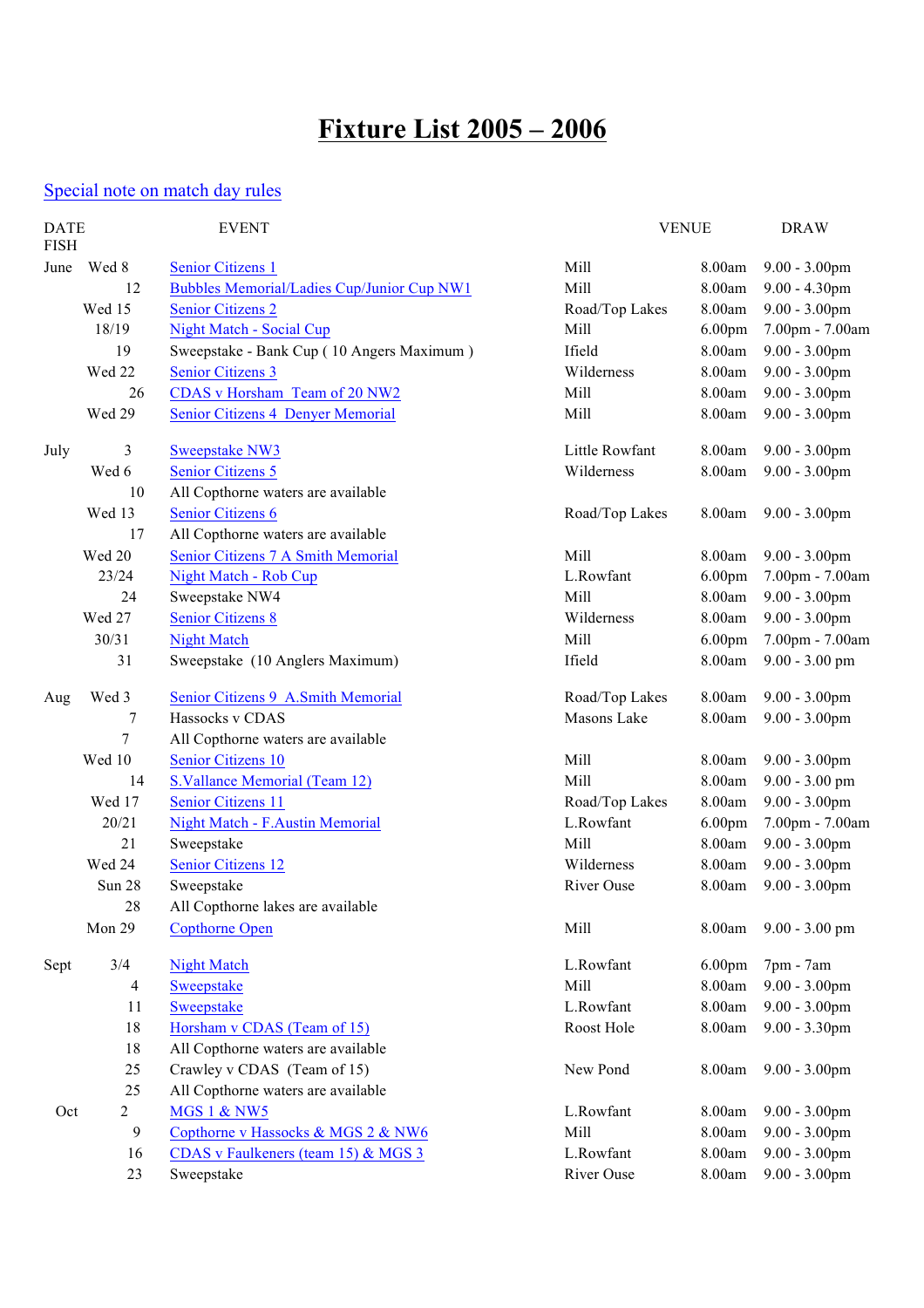|            | 23             | All Copthorne lakes are available  |                |        |                   |
|------------|----------------|------------------------------------|----------------|--------|-------------------|
|            | 30             | Sweepstake NW7                     | L.Rowfant      | 8.30am | $9.30 - 3.30$ pm  |
| <b>Nov</b> | 6              | MGS <sub>4</sub>                   | Mill           | 8.00am | $10.00 - 300$ pm  |
|            | 13             | Faulkeners v CDAS (Team 15)        | Woodpeckers    | 8.30am | $9.30 - 3.00$ pm  |
|            | 13             | All Copthorne waters are available |                |        |                   |
|            | 20             | Xmas 1                             | L.Rowfant      | 9.00am | $10.00 - 3.00$ pm |
|            | 27             | Sweepstake & Pike 1 & NW8          | Mill           | 9.00am | $10.00 - 3.00$ pm |
| Dec        | $\overline{4}$ | Xmas 2                             | Little Rowfant | 9.00am | $10.00 - 3.00$ pm |
|            | 11             | Xmas 3 & MGS 5                     | Mill           | 9.00am | $10.00 - 3.00$ pm |
|            | 18             | Xmas 4 & MGS 6                     | Little Rowfant | 9.00am | $10.00 - 3.00$ pm |
| Jan        | $\mathbf{1}$   | Ray Causebrook Memorial & DEV 1    | L.Rowfant      | 9.00am | $10.00 - 3.00$ pm |
|            | $\,8\,$        | DEV 2 & Pike 2                     | Mill           | 9.00am | $10.00 - 3.00$ pm |
|            | 15             | Trophy Cup & DEV 3                 | L.Rowfant      | 9.00am | $10.00 - 3.00$ pm |
|            | 22             | CDAS v Ockley                      | Mill           | 9.00am | $10.00 - 3.00$ pm |
|            | 29             | Transport Cup & DEV 4 & NW9        | L.Rowfant      | 9.00am | $10.00 - 3.00$ pm |
| Feb        | 5              | Ockley v CDAS (Team of 15) *       | Ockley Pit     | 9.15am | $10.00 - 3.00$ pm |
|            | 5              | All Copthorne waters are available |                |        |                   |
|            | 12             | Pike 3 & DEV 5                     | Mill           | 8.00am | $10.00 - 3.00$ pm |
|            | 19             | Ockley v CDAS (Team of 15) *       | Ockley Pit     | 9.15am | $10.00 - 3.00$ pm |
|            | 19             | Special fixture in lieu of above   |                |        |                   |
|            | 26             | Pike 4 & DEV 6                     | Mill           | 9.00am | $10.00 - 3.00$ pm |
| Mar        | 5              | DEV <sub>7</sub>                   | L.Rowfant      | 9.00am | $10.00 - 3.00$ pm |
|            | 12             | <b>DEV 8 &amp; NW10</b>            | Mill           | 8.00am | $9.00 - 4.00$ pm  |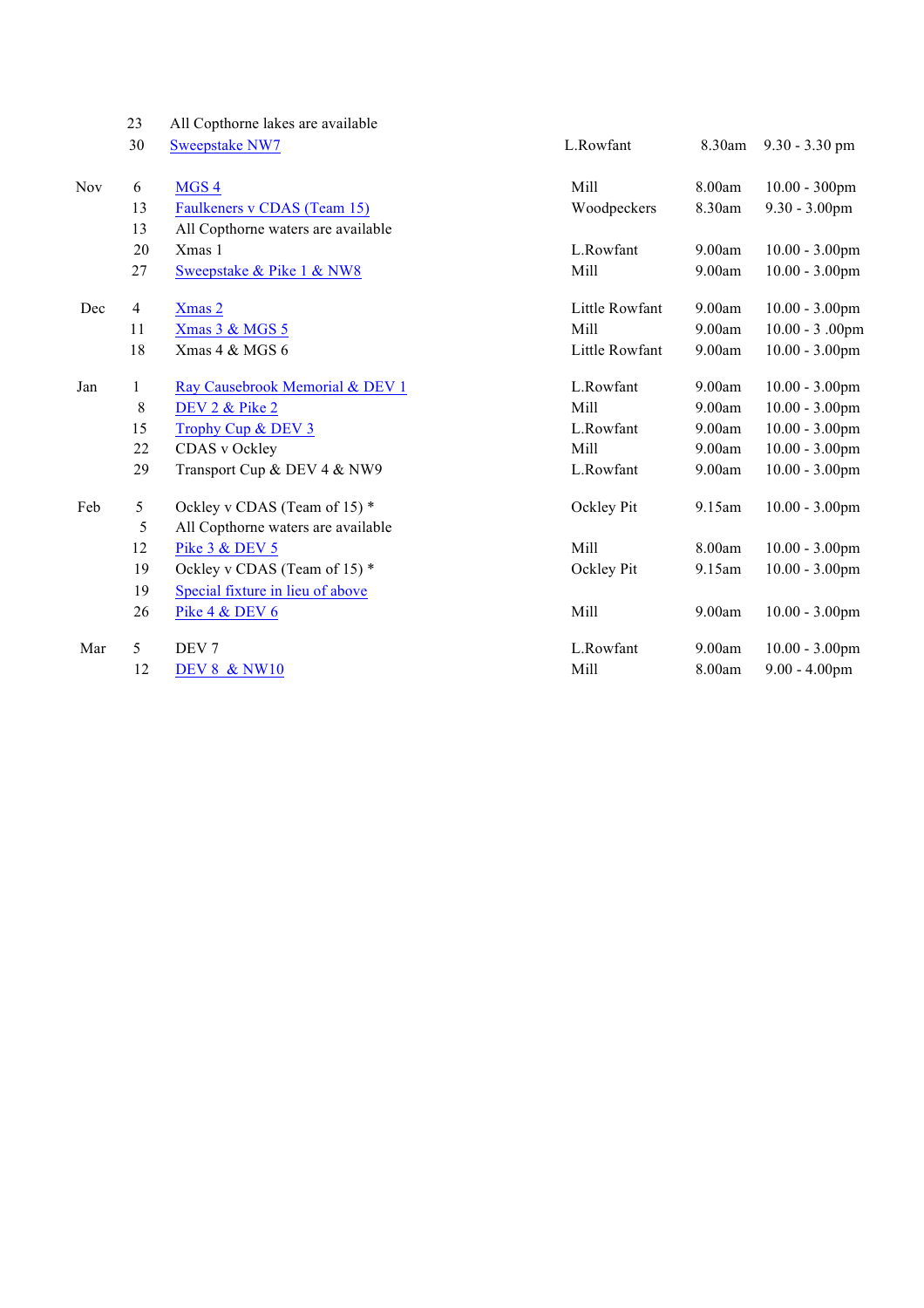**June Wed 8 Senior Citizens 1 Mill** The first match of the season. An excellent turnout (11 fished )

| 1st Don Vallance                    | 15 - 10 - 0 bream + 1 tench + bits |
|-------------------------------------|------------------------------------|
| 2nd Ray Denman                      | 15 - 0 - 0 bream + 1 tench         |
| 3rd Dave Whitehouse 14 -6 - 0 bream |                                    |
| 4th Cliff Zan                       | $5 - 6 - 0$                        |
| 5th Bruce Heath                     | $3 - 10 - 0$                       |
| 6th Don Norman                      | $2 - 14 - 0$                       |

#### **Sun June 12 Bubbles Memorial/Ladies Cup/Junior Cup NW1 Mill**

A good turn out for this memorial match for Bubbles Munro, who was the previous sec. and for the first round (of ten) of the NatWest trophy. The Mill continues to show its good early season form with bream showing throughout with the occasional tench and plenty of smaller fish .-DW

| 1st Mark Smith     |                       | 26 - 2 - 0 1 tench $\&$ some bream                                     |
|--------------------|-----------------------|------------------------------------------------------------------------|
|                    |                       | 2nd Dave Whitehouse 19-5 - 0 1 tench & some bream + a mixture of bits  |
| 3rd Paul Whitfield |                       | 16 - 4 - 0 1 bream & a nice mixture of roach / rudd / perch of varying |
| sizes              |                       |                                                                        |
| 4th Don Vallance   |                       | 10 - 8 - 0 1 bream $\&$ a nice mixture of bits of varying sizes        |
| 5th Peter Collison |                       | $9 - 8 - 0$ A nice bag of all species of various sizes                 |
| 6th Steve Green    |                       | $9 - 6 - 0$ 2 good bream & some bits                                   |
| 7th Del Walker     |                       | 9 - 0 - 0 1 good tench & 1 bream & some bits                           |
| 8th Al Turner      |                       | $4 - 3 - 0$ 1 bream & bits                                             |
| 9th Ray Denman     | $3 - 11 - 0$ all bits |                                                                        |

## **Wed June 15 Senior Citizens 2 Road/Top Lakes**

It started to rain ar 8.00 am and finally stopped at 2.00 pm. It was rather cold and 10 very wet and grumpy senior citizens sat it out for the quite miserable return shown ! - DW

| 1st Bill Westgate   | $12 - 11 - 0$ 1 carp |                            |
|---------------------|----------------------|----------------------------|
| 2nd Don Vallance    |                      | $6 - 11 - 0$ 1 carp + bits |
| 3rd Bruce Heatn     |                      | $5 - 14 - 0$ 1 carp + bits |
| 4th Dave Whitehouse | $5 - 2 - 0$          | $1$ carp + bits            |
| 5th Cliff Zan       |                      | $3 - 14 - 0$ 2 small carp  |
|                     |                      |                            |

### **Sat/Sun June 18/19 Night Match - Social Cup Mill**

A balmy night, tee shirts were the order of the day / night and the Mill was in a dour but generally obliging mood with the bream showing throughout the length -DW

1st Dave Whitehouse  $32 - 6 - 0$  approx. 12 bream up to 4lb + a few bits<br>2nd Del Walker  $18 - 14 - 0$  5 bream + 1 tench + bits  $18 - 14 - 0$  5 bream + 1 tench + bits  $3rd$  Mark Smith  $17 - 8 - 0$  7 bream + 1 tench 4th Steve Green 15 - 7 - 0 bream + bits 5th Ray Thayre  $12 - 14 - 0$  bream + bits

#### **Wed June 22 Senior Citizens 3 Wilderness** A beautiful summers day with a light breeze plenty of carp on the top but generally they were not obliging. Some good weights of bits - DW

| 1st Dave Whitehouse $34 - 0 - 0$ |              | eight carp and two small bream  |
|----------------------------------|--------------|---------------------------------|
| 2nd Don Vallance                 | $13 - 0 - 0$ | a good catch of all bits        |
| 3rd Mick Brackpool               | $9 - 6 - 0$  | a good catch of almost all rudd |
| 4th Cliff Zan                    | $7 - 10 - 0$ |                                 |
| 5th Roy Charman                  | $3 - 7 - 0$  |                                 |
| 6th Len Tucker                   | $3 - 2 - 0$  |                                 |
| 7th Bruce Heath                  | $2 - 12 - 0$ |                                 |
|                                  |              |                                 |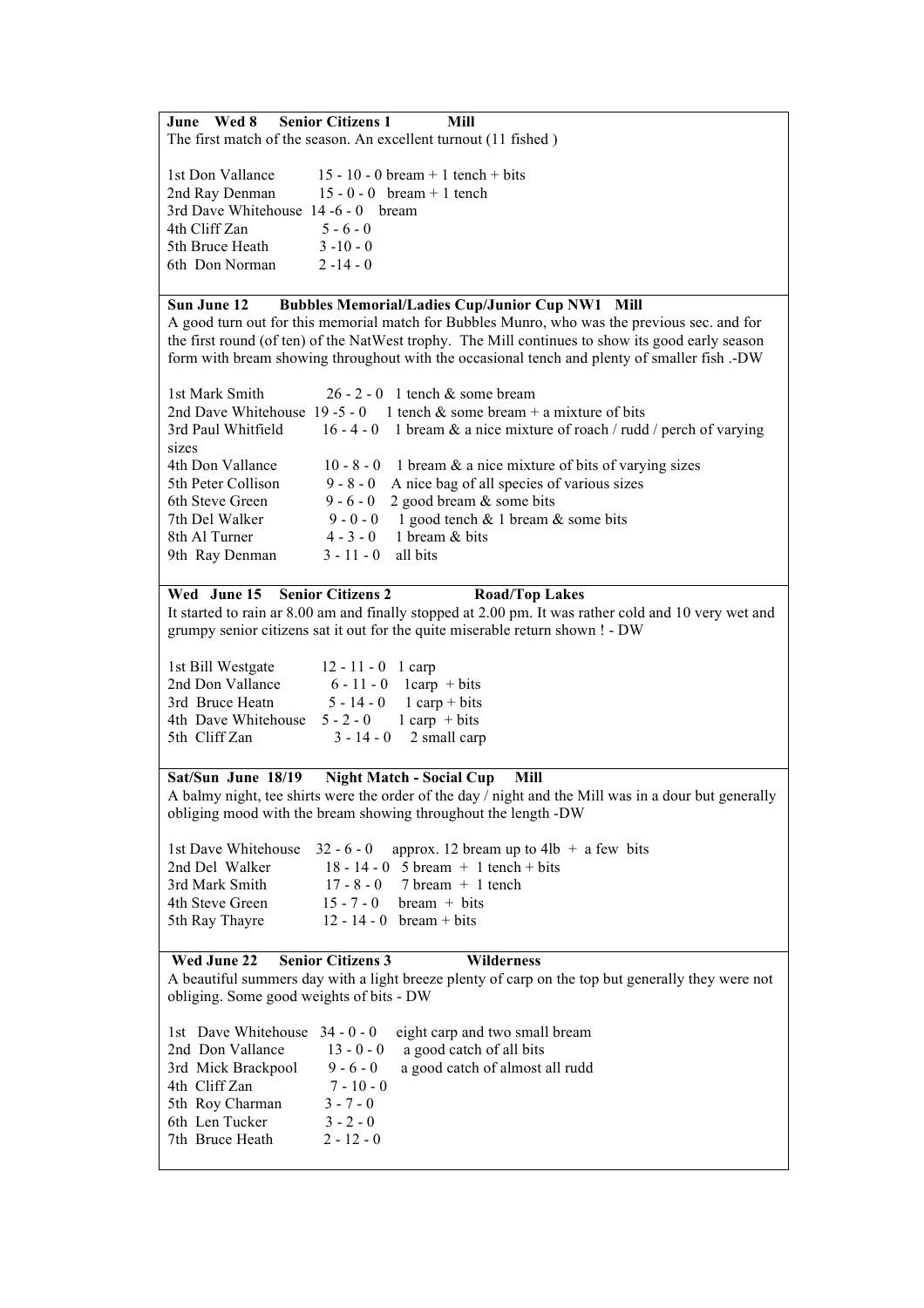**Sun June 26 CDAS v Horsham Team of 20 NW2 Mill** Despite the welcome heavy showers on Friday which refreshed the water and oxygenated it the fish were still loath to feed. A good turnout of 20 anglers but most had a struggle at the Mill 1st Mark Smith (CDAS) 28 - 5 - 0 3 tench (best 5 - 8 - 0) + 6 bream 2nd Dave Whitehouse (CDAS) 16 1 - 0 5 bream<br>3rd P Giacomelli (Horsham) 5 - 8 - 0 3rd P Giacomelli (Horsham) 5 - 8 - 0<br>4th Les Eggleton (Horsham) 5 - 3 - 0 4th Les Eggleton (Horsham) Team result: CDAS 61 - 4 - 0 beat Horsham 26 - 15 - 0 **Wed June 29 Senior Citizens 4 Denyer Memorial Mill** Another dour day at the Mill with the unsettled weather being blamed 1st Ray Denman 8 -12 - 0 all bits 2nd Dave Whitehouse 7 - 2 - 0 2 tench 3rd Don Vallance 5 - 11 - 0 all bits 4th Len Tucker 4 - 12 - 0 **Sun July 3 Sweepstake NW3 Little Rowfant** All the lakes at L. Rowfant responded well for this sweepstake with some good carp being landed (and lost!) 1st Al Turner 36 - 1 - 0 7 carp 2nd Mark Smith  $34 - 14 - 0$  carp and bream (best bream  $4 - 1 - 0$ ) 3rd Dave Whitehouse  $33 - 3 - 0$  7 carp 4th Paul Brinkhurst  $25 - 0 - 0$  carp (best 12 - 5 - 0) 5th Don Vallance  $20 - 0 - 0$ 6th Richard Waples 13 - 4 - 0 7th Del Walker 10 - 8 - 0 8th Al Eggleton  $7 - 8 - 0$ (1) Please note that on match days the venue listed on the fixture list is closed to all except those taking part in the match (competition rule 6). Proceedings on Sunday were marred by the appearance of a member intent on doing some 'swim clearance' at the side of peg 7 despite an angler in the match being at peg 8. Please do not undertake bankside clearances without the express permission of the baliff and/or the secretary. (2) Please also note rule 29 - all waters (except the R.Ouse and the Horse Pasture) are permanently pegged and members must fish from these pegs and not create new swims. **Wed July 6 Senior Citizens 5 Wilderness** 1sr Willy Modich  $17 - 6 - 0$  3 carp 2nd Don Vallance 16 - 0 - 0 1 carp and a fine mixed bag of roach / skimmers / bream 3rd Dave Whitehouse  $10 - 2 - 0$  2 carp 4th Mick Brackpool 5 - 10 - 0 5th Roy Charman  $4 - 8 - 0$ 6th Cliff Zan 4 - 2 - 0 7th Len Tucker 3 - 10 - 0 8th Bruce Heath  $1 - 9 - 0$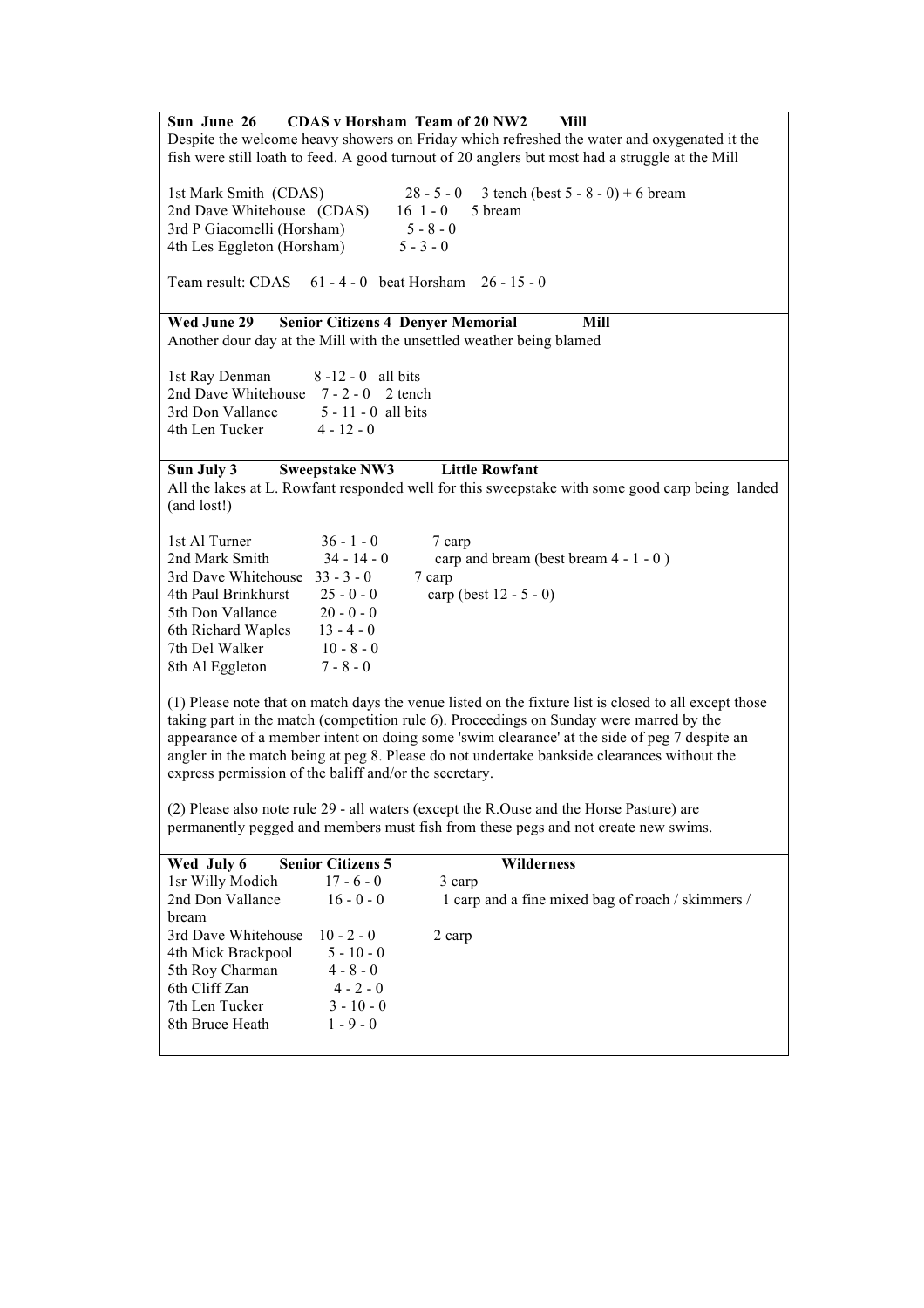**Wed July 13 Senior Citizens 6 Road/Top Lakes** Another very hot day  $(80 +)$  with the fish somewhat listless (like the anglers!) 1st Dave Whitehouse 25 - 15 - 0 6 carp 2nd Willy Modesch  $12 - 0 - 0$  3 carp 3rd Don Vallance  $5 - 2 - 0$ <br>4th Len Tucker  $4 - 8 - 0$ 4th Len Tucker  $4 - 8 - 0$ <br>5th Bill Westgate  $3 - 12 - 0$ 5th Bill Westgate 6th Bruce Heath  $2 - 8 - 0$ Wed July 20 Senior Citizens 7 A Smith Memorial Mill The Mill was unseasonally out of sorts 1st LenTucker  $7-11-0$  1 tench + Bits 2nd Cliff Zan  $5 - 9 - 0$  all bits 3rd Don Vallance 4 - 9 - 0 all bits **Sat/Sun July 23/24 Night Match - Rob Cup L.Rowfant** It started as a warm  $\&$  balmy summers eve and finished as a cold  $\&$  very wet dawn and in between (apart from two anglers) very little happened. The two anglers were father and son Steve and Kieran Green who set about emptying the Wilderness of carp 1st Steve Green  $70 - 7 - 0$ 2nd Kieran Green 61 - 12 - 0 3rd Mark Smith 27 - 14 - 0 4th Al Jeeves 15 - 4 - 0 5th Dave Whitehouse 12 - 0 - 0 **Wed July 27 Senior Citizens 8 Wilderness** 1st Dave Whitehouse 26 - 8 - 0 3 carp and about 13 lb of skimmers 2nd Ray Denman  $15 - 4 - 0$  2 carp + bits 3rd Don Vallance 10 - 12 - 0 4th Don Norman 10 - 8 - 0 5th Roy Charman 7 - 8 - 0 **Sat/Sun July 30/31 Night Match Mill** 1st Mark Smith  $26 - 5 - 0$  bream + 1 tench 2nd Dave Whitehouse 16 - 9 - 0 bream + skimmers 3rd Steve Green 16 - 1 - 0 bream + skimmers **Aug Wed 3 Senior Citizens 9 A.Smith Memorial Road/Top Lakes** A very lack lustre days fishing except for DEV on the top stock pond 1st Don Vallance  $25 - 6 - 0$  about 15 small carp + a few bits 2nd Dave Whitehouse 11 - 9 - 0 just two carp  $3rd$  |Bill Westgate  $3 - 0 - 0$ 4th Ray Denman 2 - 9 - 0 5th Cliff Zan 2- 2 - 0 **Aug Wed 10 Senior Citizens 10 Mill** 1st Dave Whitehouse  $14 - 8 - 0$  3 tench + 1 bream + a few bits 2nd Don Vallance  $12 4 - 0$  1 tench + 1 bream + skimmers 3rd Ray Denman 4 - 9 - 0 **Aug Sun 14 S.Vallance Memorial (Team 12) Mill** Team: CDAS: 54 - 7 - 8 beat a depleted Crawley AS 23 - 2 - 0 Individuals: 1st D Walker 13 - 1 - 0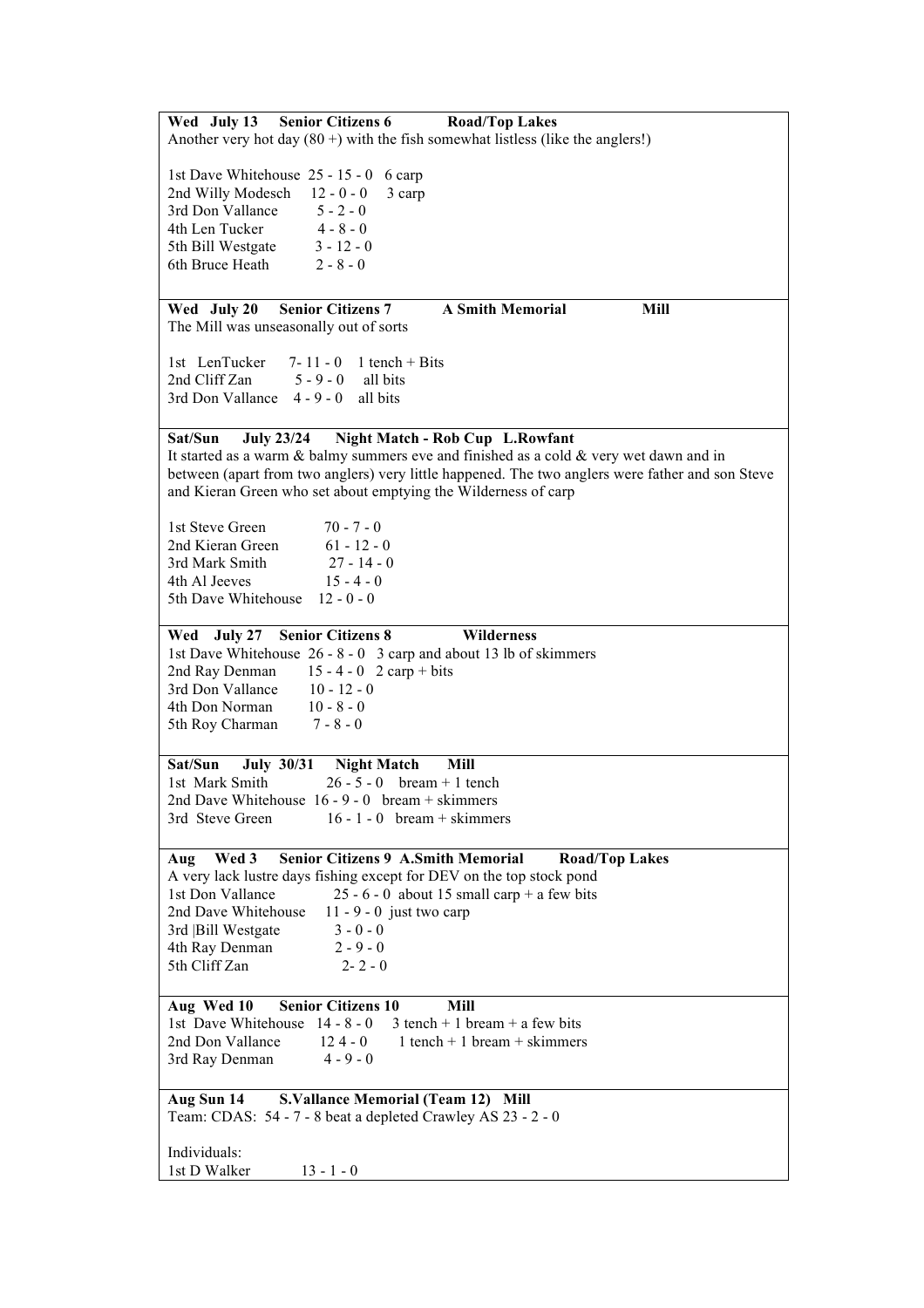| 2nd J Sorrel $[CAS]$ 10 - 11 - 0 |             |
|----------------------------------|-------------|
| 3rs R Waples                     | $9 - 6 - 0$ |
| 4th P Collison                   | $6 - 6 - 0$ |
|                                  |             |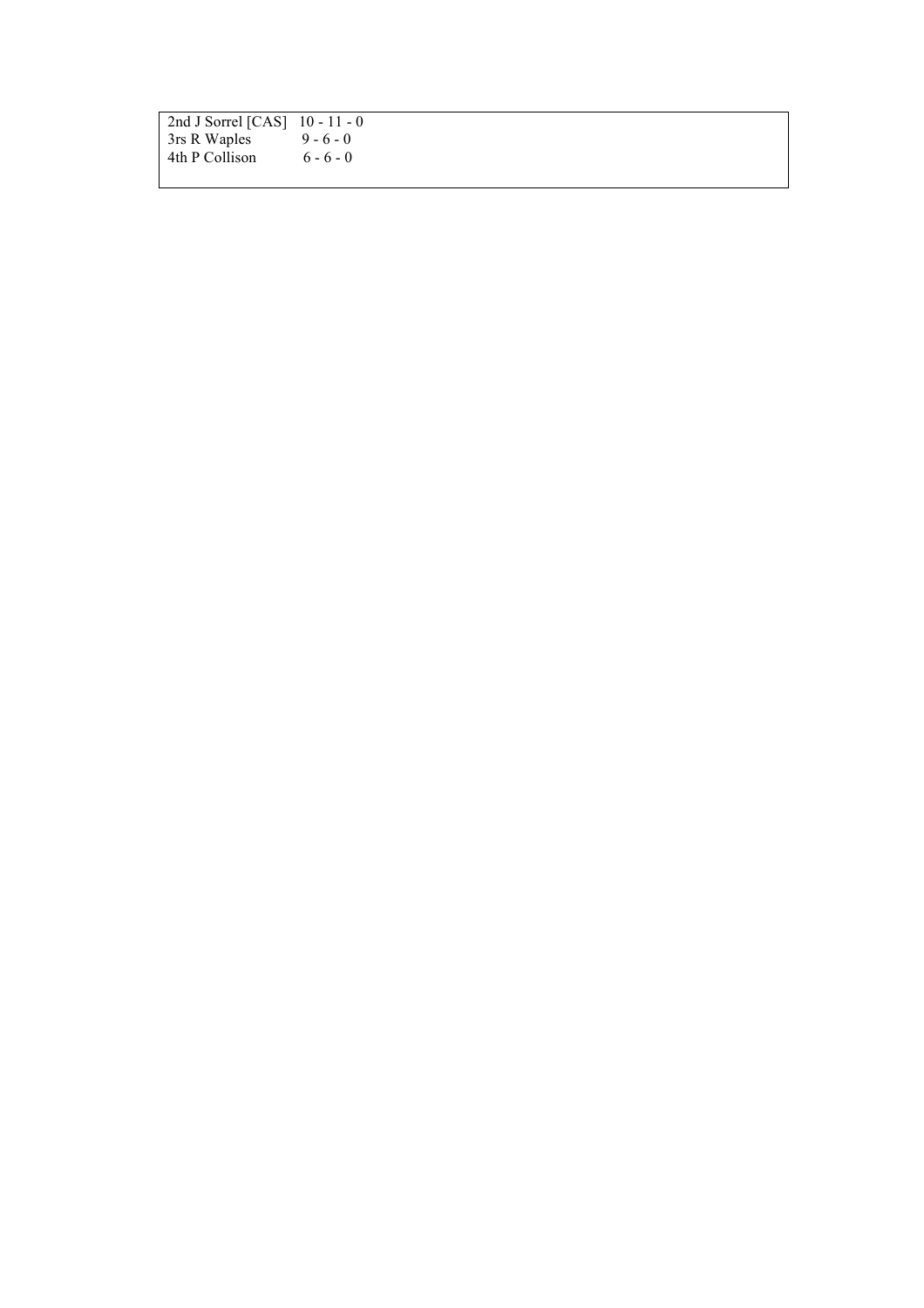**Aug Wed 17 Senior Citizens 11 Road/Top Lakes** 1st Don Vallance 14 - 14 - 0 7 small carp  $(\sim 1 \text{ lb each + bits})$ 2nd Dave Whitehosue  $5 - 11 - 0$  4 small carp  $3=$  Mick Brackpool  $1 - 4 - 0$  $3 =$  Len Tucker 1 - 4 - 0 **Aug Sat/Sun 20/21 Night Match - F.Austin Memorial L.Rowfant** 1st Steve Green 63 - 3 - 0 all carp 2nd Mark Smith  $57 - 14 - 0$  carp  $+$  bream 3rd Al Jeeves 22 - 2 - 0 **Aug Wed 24 Senior Citizens 12 Wilderness** Last senior citizens match of the current series It rained ! and The wind blew ! 1st Dave Whitehouse  $22 - 5 - 0$  3 carp + skimmers 2nd Don Vallance  $11 - 2 - 0$ <br>3rd Willy Modesch  $8 - 1 - 0$ 3rd Willy Modesch  $8 - 1 - 0$ <br>4th Rav Denman  $5 - 0 - 0$ 4th Ray Denman **Aug Mon 29 Copthorne Open Mill** A very hot day at the Mill with the fish decidedly uncooperative 1st Nigel Greenwood 15 - 4 - 0 skimmers and a few small bream 2nd Don Vallance 12 - 13 - 0 bits 3rd Paul Whitfield 11- 2 - 0 bits 4th Paul Brinkhurst 7 - 3 - 0 its **Sept Sat/Sun 3/4 Night Match L.Rowfant** 1st Mark Smith 52 - 12 - 0 2nd Alan Jeeves 19 - 6 - 0 3rd Gerry Ward 12 - 1 - 0 **Sept Sun 4 Sweepstake Mill** 1st Paul Whitfield 2nd Del Walker 13 - 15 - 0 3rd Al Turner 11 - 2 - 0 **Sept Sun 11 Sweepstake L.Rowfant** A good turnout for this one which saw Mark Smith an clear winner 1st Mark Smith 52 -2 - 0 7 carp incl one at 13 -11 - 0 2nd Steve Green 19 - 4 - 0 3rd Paul Brinkhurst 17 - 7 - 0 4th Les Eggleton  $17 - 5 - 0$ 5th Del Walker  $17 - 3 - 0$ **Sept Sun 18 Horsham v CDAS (Team of 15) Roost Hole** CDAS visited Horsham at Roost Hole nr Colgate Horsham: 146 - 2 - 0 beat CDAS: 84 - 9 - 0 Individuals 1st Tim Woodhatch [H]  $50 - 6 - 0$  (7 carp) 2nd Derek Hardcastle [CDAS] 31 - 13 - 0 3rd Richard Eggleton [H] 23 - 9 - 0 4th Steve Green [CDAS] 20 - 15 - 0 5th Les Eggleton [H] 20 - 11 - 0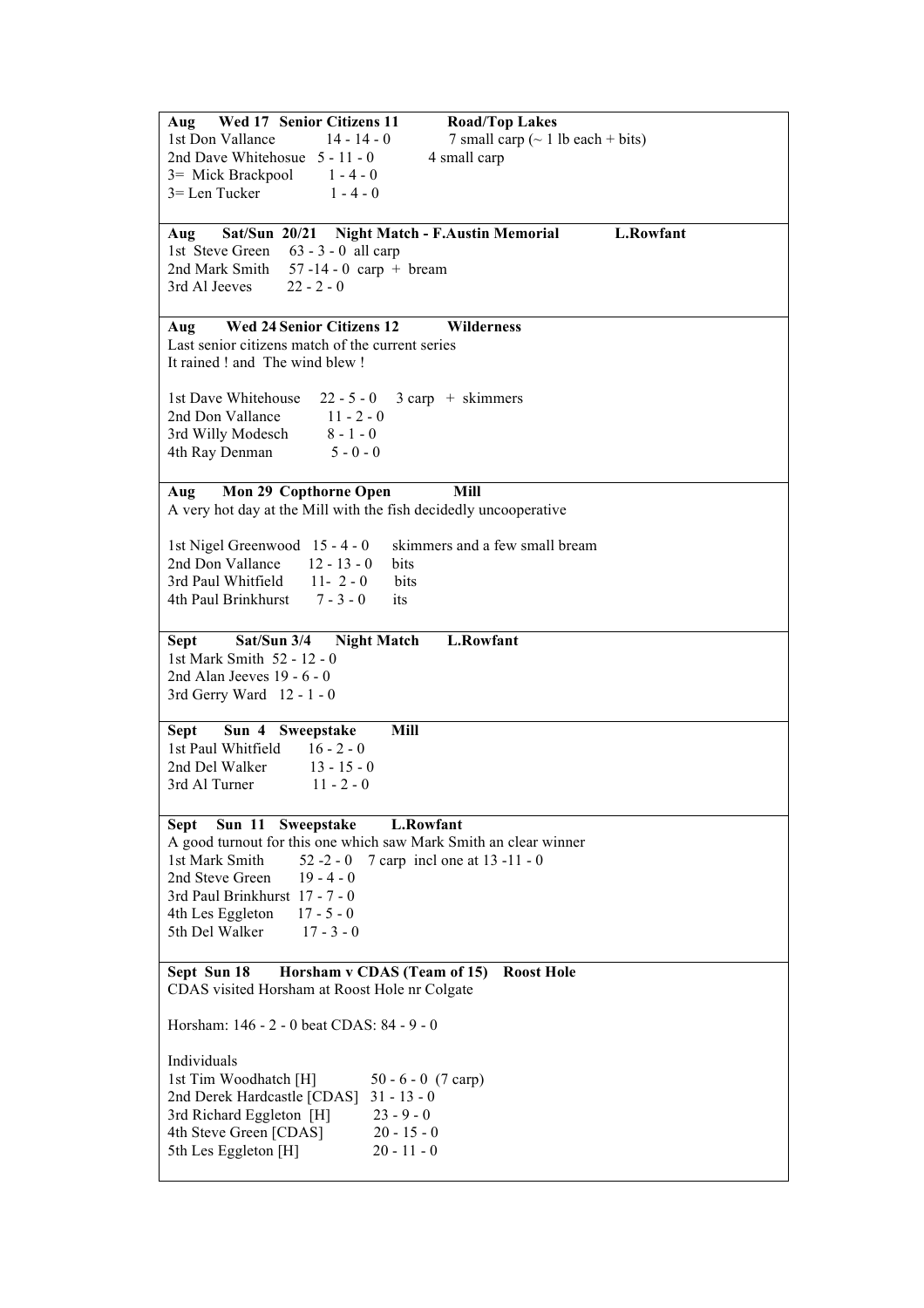**Oct Sun 2 MGS 1 & NW5 L.Rowfant** 1st Paul Brinkhurst 25 - 7 - 0 Four carp (best 13 -1- 0 ) + skimmers 2nd Mark Smith 23 - 1 - 0 3rd pete Collison 18 - 9 - 0 **Oct Sun 9 Copthorne v Hassocks & MGS 2 & NW6 Mill** Hassocks: 46 - 15 - 0 beat CDAS: 34 - 11 - 0 1st P Gibson [H] 10 - 3 - 0 2nd D Walker  $[CDAS]$  7 -12 - 0 3rd P Whitfield  $[CDAS]$  6 - 3 - 0 4th D Wlliamson  $[H]$  5 -14 - 0 **Oct 16 CDAS v Faulkeners (team 15) & MGS 3 L.Rowfant** The autumnal leaves whilst having beautiful colours are a real pain in the proverbial as regards fishing. Sundays match was re-pegged and squeezed onto the Wilderness and Top lakes to beat the leaves. The result was a win for CDAS : 60 - 12 - 0 to Faulkners: 37 -12 - 0 Individuals: 1st Dave Whitehouse [CDAS] 29 -1 - 0 5 carp + 1 tench<br>
2nd Antonio R [F] 23 - 1 - 0  $2nd$  Antonio R [F] 3rd Paul Brinkhurst [CDAS] 13 - 13 - 0 4th Doug Rann {F] 11 -11 -0 **Oct 30 Sweepstake NW7 L.Rowfant** A fair turnout for this one - very blustery conditions - carp dominated Points Weight 10 Mark Smith 28 - 6 - 0 9 Dave Whitehouse 21-10-0 8 Don Vallance 15 - 12 - 0 7 Rich. Waples 14 - 4 - 0 6 Derek Hardcastle 14 - 1 - 0 5 Bill Westgare 13 - 5 - 0 4 Adrian Westgare  $9 - 1 - 0$ 3 Derek Walker 6 - 3 - 0 2 Cliff Zan 2 - 2 - 0 1 Al Turner 2 - 1 - 0 **Sun Nov 6 MGS 4 Mill** The Mill - full with water , the wind - blowing steadily all day and it rained until 2.30 and then it RAINED Skimmers put in a welcome reappearance 1st Mark Smith 12 - 16 - 0 skimmers + 1 perch of 1-14-0 2nd Del Wlaker 9 - 10 - 0 skimmers + 1 tench 3rd Al Turner 7 - 5 - 0 skimmers **Nov 13 Faulkeners v CDAS (Team 15) Woodpeckers** The first frost of the year turned sport off for most - but some carp / small tench / skimmers were caught on a very cold day by the 21 anglers competing 1st adrian westgate [cdas] 44-2-0 2nd mark parett  $[f]$  23-12-0 3rd micheal head [cdas] 23-2-0 4th paul brinkhurst [f] 22-0-0 5th doug rann [f] 16-4-0 ------------------------------------------------------------------------------------------- Faulkners: 119-4-0 beat copthorne : 105-12-0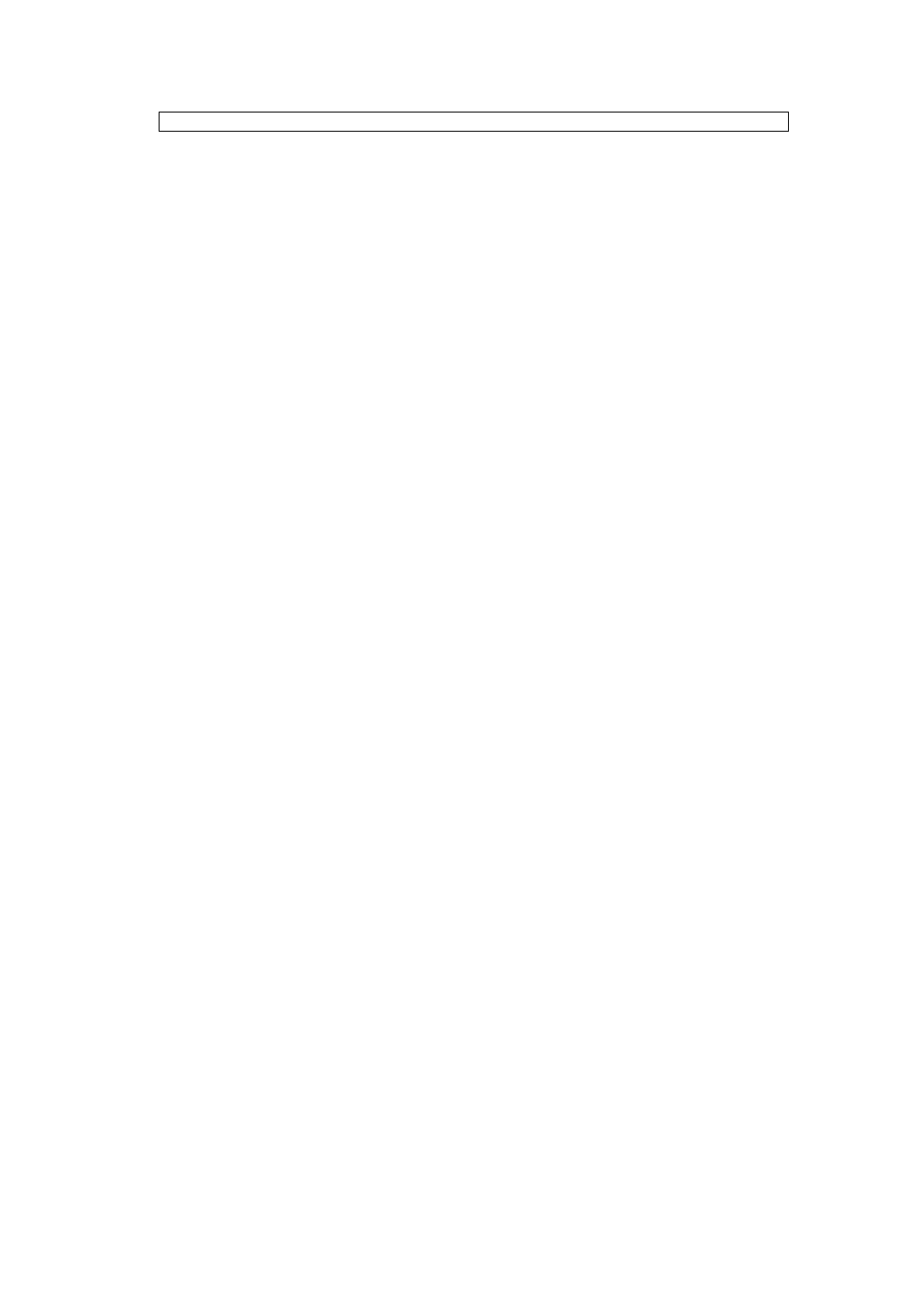**Nov27 Sweepstake & Pike 1 & NW8 Mill** Pike match 1st Mark Smith 36 - 5 - 0 Four pike 2nd Andy Eves 19 - 4 - 0 Two pike 3rd Richard Gear 10 - 0 - 0 One pike Sweepstake and NatWest 1st Don Vallance 5 - 14 - 0 2nd Al Turner  $1 - 4 - 0$ 3rd Cliff Zan 0 - 9 - 0 **Sun Dec 4 Xmas 2 Little Rowfant** The second round of the Xmas match saw a sharp overnight frost and a turnout of 11 hardy souls. 1st Adrian Westgate  $33 - 10 - 0$  a fine bag of 4 carp and 1 bream (~4lb) 2nd Steve Green 12 - 1 - 0  $3rd$  Don Vallance  $8 - 6 - 0$ 4th Dave Whitehouse 8 - 1 - 0 5th Paul Capper 7 - 5 - 0 6th Del Walker 5 - 0 - 0 6th Al Turner 4 - 12 - 0 7th Cliff Zan 0 - 3 - 0 **Sun Dec 11 Xmas 3 & MGS 5 Mill** A very cold morning and a mostly frozen Mill greeted the (fool)hardy souls who turned out for this round . The results were just as dismal as the day! 1st Cliff Zan 0 - 10 - 0 2nd Dave Whitehouse 0 - 6 - 0  $3rd$  Mark Smith  $0 - 4 - 0$ The rest did not weigh **Jan 1 Ray Causebrook Memorial & DEV 1 L.Rowfant** A partially frozen / slushy venue greeted the New Year 1st Al Turner 3 - 12 - 0 some nice roach and an unseasonal tench 2nd Dave Whitehouse  $3 - 1 - 0$ 3rd Mark Smith 2 - 3 - 0 4th Don Vallance  $1 - 14 - 0$  a small carp + bits **Jan 8 DEV 2 & Pike 2 Mill** The pikeys failed to catch a fish and the rest of us fared little better 1st Don Vallance 7 - 8 - 0 a nice net of skimmers 2nd Steve green 6 - 2 - 0 another net of skimmers with some nice roach 3rd Dick Waples 2 - 4 - 0 4th Al Eggleton  $2 - 0 - 0$ 5th Del Walker  $1 - 6 - 0$ **Jan 15 Trophy Cup & DEV 3 L.Rowfant** The recent mild spell of weather induced the carp to feed and Steve Green made the most of this with a bag of over 51 lb 1st Steve Green 51 - 12 - 0 Eight carp incl one of 11 - 14 - 0 2nd Del Walker 20 - 6 - 0 3rd Mark Smith 17 - 12 - 0 4th Adrian Westgate 13 - 2 - 0